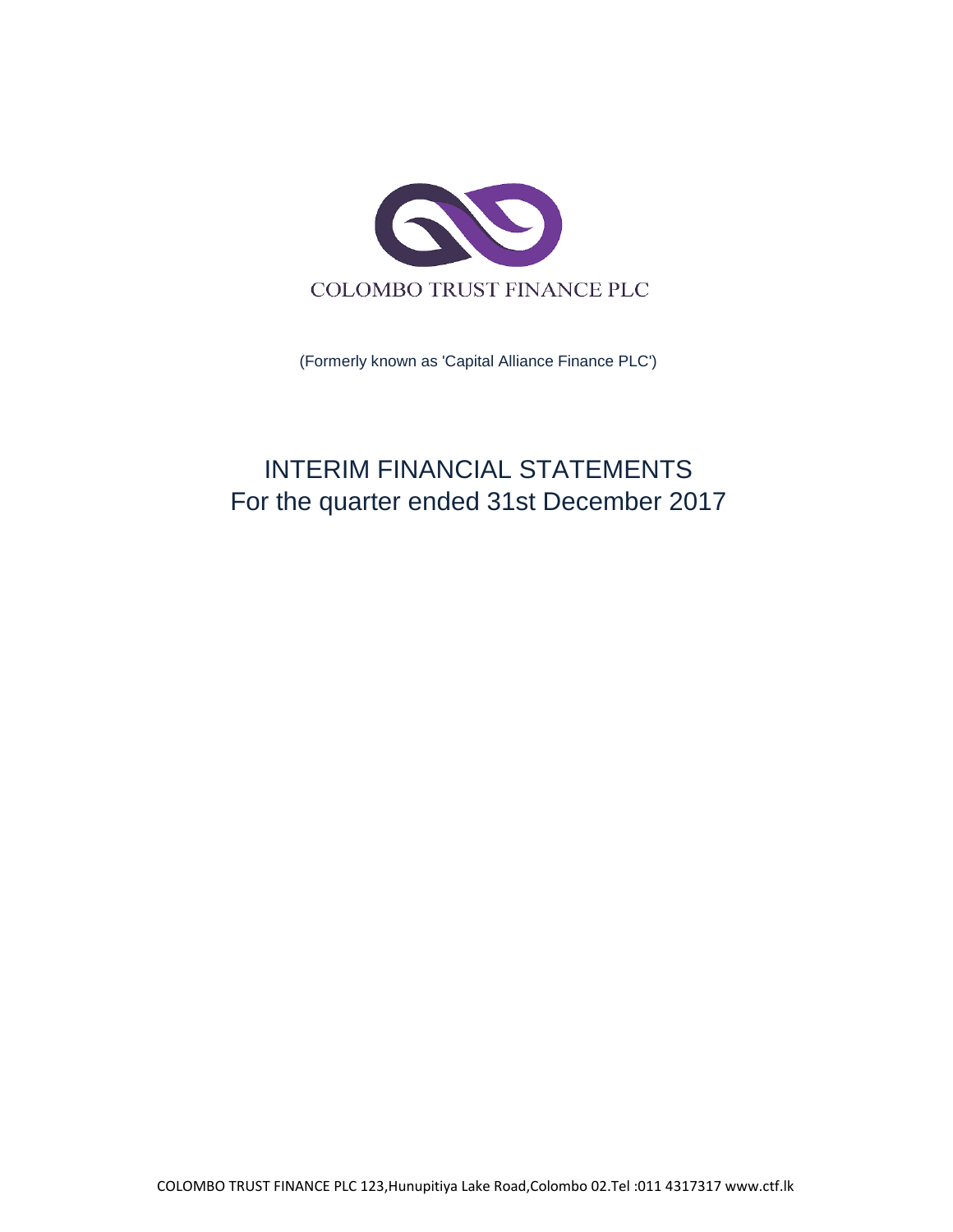## **For the period ended 31-12-2017 Statement of Comprehensive Income COLOMBO TRUST FINANCE PLC**

|                                                                                 | For the Nine month ended<br>(Unaudited) |                          | <b>Variance</b>          | For the quarter ended<br>(Unaudited) |                          | <b>Variance</b> |
|---------------------------------------------------------------------------------|-----------------------------------------|--------------------------|--------------------------|--------------------------------------|--------------------------|-----------------|
|                                                                                 | 31-Dec-17<br>Rs.                        | 31-Dec-16<br>Rs.         | $\frac{6}{6}$            | 31-Dec-17<br>Rs.                     | $31$ -Dec-16<br>Rs.      | $\frac{0}{0}$   |
| <b>Interest Income</b>                                                          | 153,738,367                             | 124,421,066              | 24                       | 50,418,642                           | 45,324,818               | 11              |
| <b>Interest Expense</b>                                                         | (71, 958, 644)                          | (53, 394, 699)           | 35                       | (23, 367, 607)                       | (21, 226, 305)           | 10              |
| <b>Net Interest Income</b>                                                      | 81,779,723                              | 71,026,367               | 15                       | 27,051,035                           | 24,098,513               | 12              |
| Fee and commission income                                                       | 1,464,742                               | 1,408,926                | 4                        | 262,721                              | 501,622                  | (48)            |
| Fee and commission expenses                                                     | (25,000)                                | (312,950)                | (92)                     |                                      | (55,200)                 | (100)           |
| Net fee and commission income                                                   | 1,439,742                               | 1,095,976                | 31                       | 262,721                              | 446,422                  | (41)            |
| Net gain/(loss) from financial instruments at fair value through profit or loss | 418,533                                 | 145,280                  | 188                      | (90, 145)                            | (124, 531)               | (28)            |
| Other operating income                                                          | 6,020,725                               | 5,042,495                | 19                       | 2,054,361                            | 1,370,558                | 50              |
| Impairment expenses for loans and advances and other losses                     | (4,797,404)                             | (288, 548)               | 1,563                    | (3,749,715)                          | 511,485                  | (833)           |
| Net operating income                                                            | 84,861,319                              | 77,021,570               | 10                       | 25,528,258                           | 26,302,447               | (3)             |
| <b>Operating Expenses</b>                                                       |                                         |                          |                          |                                      |                          |                 |
| <b>Personnel Cost</b>                                                           | (37, 424, 903)                          | (32, 212, 486)           | 16                       | (12,069,809)                         | (10, 864, 954)           | 11              |
| Depreciation and Amortization of property plant and equipment                   | (4, 196, 931)                           | (5,052,633)              | (17)                     | (1,347,954)                          | (1,674,687)              | (20)            |
| General and Administrative Expenses                                             | (28,919,442)                            | (27,600,692)             | 5                        | (10,061,057)                         | (9,259,433)              | 9               |
| Operating profit before VAT on financial services and Income Tax                | 14,320,044                              | 12,155,759               | 18                       | 2,049,438                            | 4,503,373                | 54              |
|                                                                                 |                                         |                          |                          |                                      |                          |                 |
| Value added tax (VAT) on financial services                                     | (7,076,394)                             | (3,830,796)              | 85                       | (2,358,954)                          | (1,443,947)              | 63              |
| Profit/(Loss) before Tax for the Period                                         | 7,243,650                               | 8,324,963                | (13)                     | (309, 516)                           | 3,059,426                | 110             |
| Income tax expenses                                                             | (5,462,053)                             | (174, 073)               | 3,038                    | (2,201,484)                          | (174, 073)               | 1,165           |
| Profit/(Loss) for the Period                                                    | 1,781,596                               | 8,150,890                | (78)                     | (2,511,000)                          | 2,885,353                | (187)           |
| <b>Other Comprehensive Income</b>                                               |                                         |                          |                          |                                      |                          |                 |
| Actuarial gains/(losses) on defined benefit plans                               | ٠                                       | $\overline{\phantom{a}}$ | $\overline{\phantom{a}}$ | ٠                                    | $\overline{\phantom{a}}$ |                 |
| Deferred tax on actuarial gain                                                  |                                         |                          | $\qquad \qquad -$        |                                      |                          |                 |
| <b>Total Comprehensive Income for the Period</b>                                | 1,781,596                               | 8,150,890                | (78)                     | (2,511,000)                          | 2,885,353                | (187)           |
| Earnings/(loss) per share (Annualized)                                          | 0.05                                    | 0.23                     |                          | (0.22)                               | 0.25                     |                 |

**Figures in brackets indicate deductions.**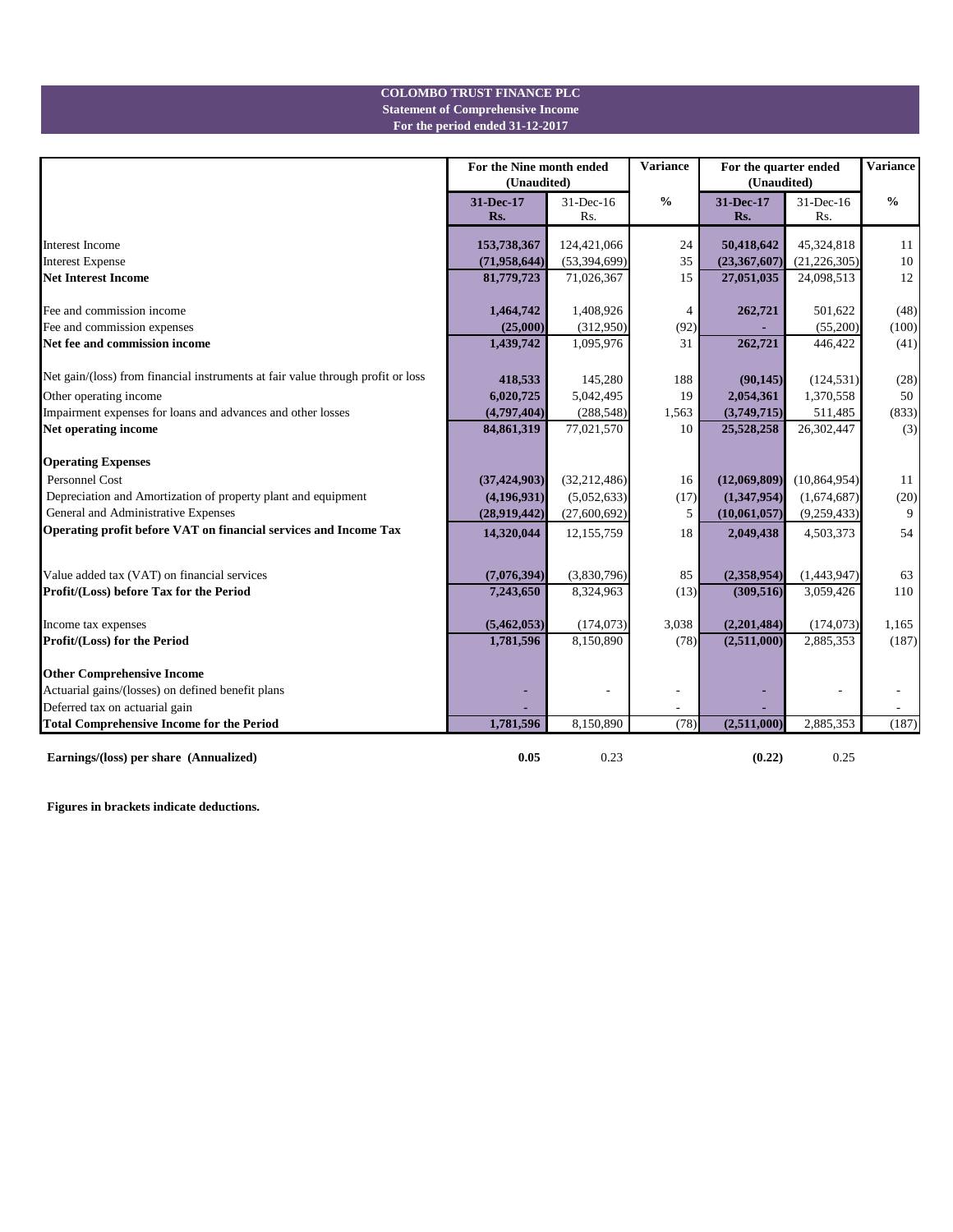#### **STATEMENT OF FINANCIAL POSITION COLOMBO TRUST FINANCE PLC AS AT 31.12.2017**

|                                                       | <b>31st December</b> | 31st March    |
|-------------------------------------------------------|----------------------|---------------|
|                                                       | 2017                 | 2017          |
|                                                       | (Unaudited)          | (Audited)     |
|                                                       | Rs.                  | Rs.           |
| <b>ASSETS</b>                                         |                      |               |
| Cash and Cash Equivalents                             | 26,486,096           | 16,557,401    |
| <b>Placements with Financial Institutions</b>         | 130,000,000          |               |
| <b>Investment In Repurchase Agreement</b>             | 14,090,016           | 31,536,017    |
| Assets held for sale                                  |                      | 696,056       |
| Financial assets at fair value through profit or loss | 1,761,751            | 1,343,218     |
| Loans and receivables-Leases                          | 257,548,957          | 301,128,960   |
| Loans and receivables-Hire purchase                   | 22,614,633           | 47,534,446    |
| Loans and receivables-Other                           | 694,877,430          | 778,722,105   |
| Financial investments - Available-for-sale            | 345,775              | 345,775       |
| Financial investments - Held To Maturity              | 60,125,465           | 43,534,435    |
| Property, Plant & Equipment                           | 42,475,208           | 44,649,446    |
| Intangible assets                                     | 6,614,929            | 7,903,604     |
| Other assets                                          | 18,295,852           | 16,876,445    |
| Deferred tax assets                                   | 3,572,358            | 6,948,939     |
| <b>Total Assets</b>                                   | 1,278,808,469        | 1,297,776,847 |
|                                                       |                      |               |
| <b>LIABILITIES</b>                                    |                      |               |
| Due to customers & bank                               | 579,463,462          | 299,477,098   |
| <b>Amount due to Related Parties</b>                  | 232,574,570          | 530,770,803   |
| Other borrowings                                      |                      | 1,555,621     |
| <b>Retirement Benefit Obligations</b>                 | 5,194,662            | 4,380,076     |
| Trade & Other Payables                                | 12,608,189           | 14,407,260    |
| <b>Total Liabilities</b>                              | 829,840,884          | 850,590,858   |
| <b>CAPITAL AND RESERVES</b>                           |                      |               |
| <b>Stated Capital</b>                                 | 309,888,671          | 309,888,671   |
| <b>Statutory Reserve Fund</b>                         | 11,360,719           | 11,360,719    |
| Other reserves                                        | 74,187,500           | 74,187,500    |
| <b>Retained Earnings</b>                              | 53,530,695           | 51,749,099    |
| <b>Total Capital and Reserves</b>                     | 448,967,586          | 447,185,989   |
|                                                       |                      |               |
| <b>Total Equity and Liabilities</b>                   | 1,278,808,469        | 1,297,776,847 |
| Net Asset Per Share Rs.                               | 9.65                 | 9.61          |

*Figures in brackets indicate deductions.*

*It is certified that the financial statements have been prepared in compliance with the requirements of the Companies Act No. 07 of 2007.*

**K.M.U.Koswatta Manager-Finance (Sgd)**

**W.L.S Fonseka Chief Executive Officer (Sgd)**

The Board of Directors is responsible for the preparation of these Financial Statements. Approved and signed for on behalf of the Board:

**Director (Sgd) Director (Sgd)** 

**15-Feb-18 Colombo**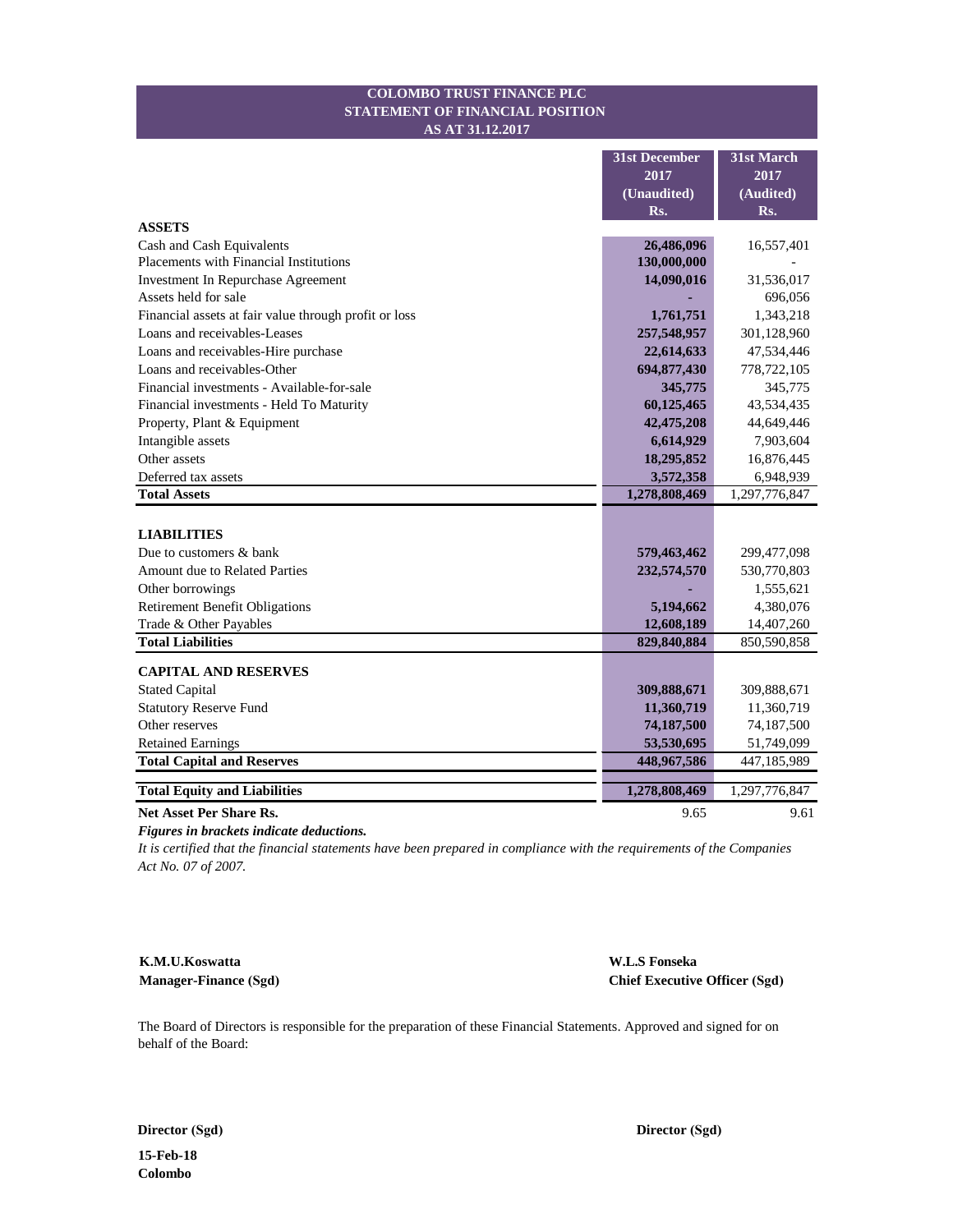## **COLOMBO TRUST FINANCE PLC STATEMENT OF CHANGES IN EQUITY**

**For the Period ended 31.12.2017**

| For the Nine month ended (Unaudited)               | <b>Stated Capital</b> | <b>Retained</b><br><b>Earnings</b> | <b>Statutory</b><br><b>Reserve Fund</b> | <b>Revaluation</b><br><b>Reserve</b> | <b>General</b><br><b>Reserve</b> | <b>Total</b> |
|----------------------------------------------------|-----------------------|------------------------------------|-----------------------------------------|--------------------------------------|----------------------------------|--------------|
|                                                    | Rs.                   | Rs.                                | Rs.                                     | Rs.                                  | Rs.                              | Rs.          |
|                                                    |                       |                                    |                                         |                                      |                                  |              |
| Balance as at 01st April 2017 (Opening balance)    | 309,888,671           | 51,749,099                         | 11,360,719                              | 14,187,500                           | 60,000,000                       | 447,185,989  |
| Profit for the Period                              |                       | 1,781,596                          |                                         |                                      |                                  | 1,781,596    |
| Other comprehensive income                         |                       |                                    |                                         |                                      |                                  |              |
| <b>Transferred to Statutory Reserve Fund</b>       |                       |                                    |                                         |                                      | $\overline{\phantom{0}}$         |              |
| Balance as at 31st December 2017 (Closing balance) | 309,888,671           | 53,530,695                         | 11,360,719                              | 14,187,500                           | 60,000,000                       | 448,967,586  |
| Balance as at 01st April 2016 (Opening Balance)    | 309,888,671           | 47, 145, 772                       | 11,123,465                              | 14,187,500                           | 60,000,000                       | 442,345,408  |
| Profit for the Period                              |                       | 8,150,890                          |                                         | $\overline{\phantom{a}}$             |                                  | 8,150,890    |
| Other comprehensive income                         |                       |                                    |                                         |                                      |                                  |              |
| <b>Transferred to Statutory Reserve Fund</b>       |                       |                                    |                                         |                                      | $\overline{\phantom{a}}$         |              |
| Balance as at 31st December 2016 (Closing balance) | 309,888,671           | 55,296,662                         | 11,123,465                              | 14,187,500                           | 60,000,000                       | 450,496,298  |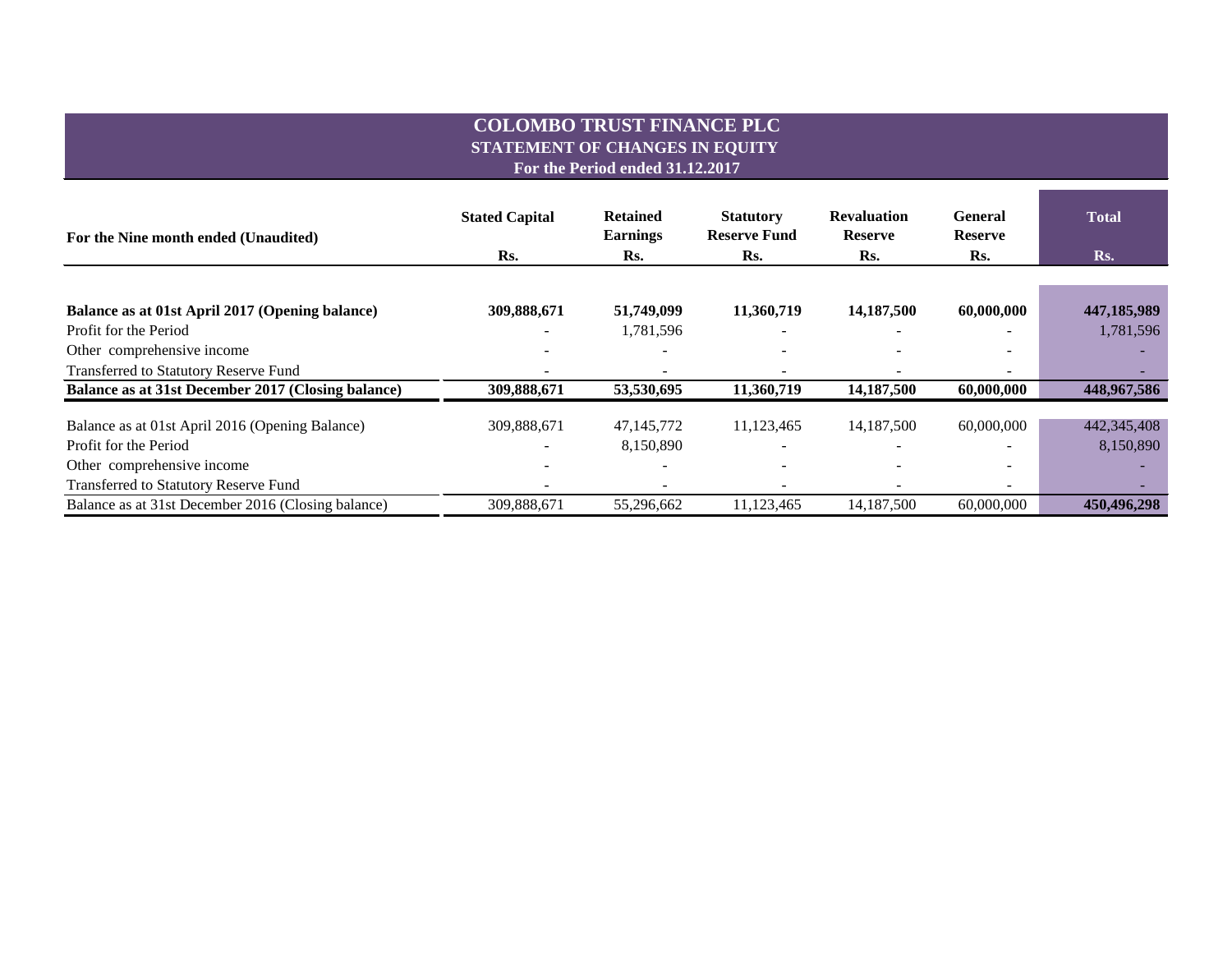## **COLOMBO TRUST FINANCE PLC STATEMENT OF CASH FLOWS For the Period Ended 31.12.2017**

|                                                                                 | <b>31st December</b><br>2017 | <b>31st December</b><br>2016 |
|---------------------------------------------------------------------------------|------------------------------|------------------------------|
| For the Nine month period Ended                                                 | Rs.                          | Rs.                          |
|                                                                                 | (Unaudited)                  | (Unaudited)                  |
| <b>Cash Flow From Operating Activities</b>                                      |                              |                              |
| Profit Before Income Tax                                                        | 7,243,650                    | 8,324,963                    |
| <b>Adjustment For,</b>                                                          |                              |                              |
| Depreciation and amortization                                                   | 4,196,931                    | 5,052,633                    |
| Decrease/(Increase) in Value of trading stock                                   |                              | (12, 550)                    |
| <b>Investment Income</b>                                                        |                              |                              |
| (Profit)/Loss on Assets held for sale                                           | (878, 944)                   |                              |
| Provision for retirement benefits obligation                                    | 814,586                      | 801,558                      |
| Net gain/(loss) from financial instruments at fair value through profit or loss | (418, 533)                   | (145,280)                    |
| Impairment on loans and advances                                                | 4,797,404                    | 288,548                      |
| <b>Operating Profit Before Working Capital Changes</b>                          | 15,755,094                   | 14,309,872                   |
|                                                                                 |                              |                              |
| (Increase)/ Decrease in Loans and Advances                                      | 147,547,087                  | (164, 716, 212)              |
| (Increase)/ Decrease in Inventories                                             |                              | 12,550                       |
| (Increase) / Decrease in Other Assets                                           | (3,504,880)                  | 4,993,324                    |
| Increase / (Decrease) in deposits from Customers                                | (18,209,869)                 | (51, 198, 543)               |
| Increase / (Decrease) in Trade and Other Payables                               | (1,799,071)                  | (13, 140, 806)               |
| <b>Cash Generated from Operations</b>                                           | 139,788,362                  | (209, 739, 815)              |
| Payment of retirement gratuity                                                  |                              |                              |
| Income Tax Paid                                                                 |                              |                              |
| <b>Net Cash Flows from Operating Activities</b>                                 | 139,788,362                  | (209, 739, 815)              |
| <b>Cash Flows from Investing Activities</b>                                     |                              |                              |
| Proceeds from Sale of Investment Securities                                     |                              | 708,277                      |
| Proceeds from Sale of Assets held for sale                                      | 1,575,000                    | 1,026,450                    |
| Acquisition of Property Plant & Equipment                                       | (734, 018)                   | (1,519,963)                  |
| Disposal of Property Plant & Equipment                                          |                              |                              |
| Net (Investment)/Maturity in Treasury Bills                                     | (16,591,030)                 | (2,265,378)                  |
| <b>Investment Income Received</b>                                               |                              |                              |
| Net cash flow from Securities purchased under repurchased agreement             | 17,446,001                   | 13,249,953                   |
| Placements with Financial Institutions                                          | (130,000,000)                |                              |
| <b>Net Cash Flows from Investing Activities</b>                                 | (128, 304, 047)              | 11,199,339                   |
|                                                                                 |                              |                              |
| <b>Cash Flows from Financing Activities</b>                                     |                              |                              |
| Net Cash Received on Right issue                                                |                              |                              |
| Cash Received from Borrowings                                                   |                              |                              |
| <b>Net Cash Flows from Financing Activities</b>                                 |                              |                              |
| Net Increase/(Decrease) in Cash and Cash Equivalents                            | 11,484,316                   | (198, 540, 474)              |
| Cash and Cash Equivalents at the Beginning of the Year                          | 16,557,401                   | 19,506,639                   |
| Bank Overdraft at the Beginning of the Year                                     | (1,555,621)                  | (25, 658, 498)               |
| Cash and cash equivalents at the end of the period                              | 26,486,096                   | (204, 692, 333)              |
|                                                                                 |                              |                              |
| Analysis of cash and cash equivalents at the end of the Period                  |                              |                              |
| <b>Cash and Bank Balances</b>                                                   | 26,486,096                   | 10,072,285                   |
| <b>Bank Overdraft</b>                                                           |                              | (214, 764, 618)              |
|                                                                                 | 26,486,096                   | (204, 692, 333)              |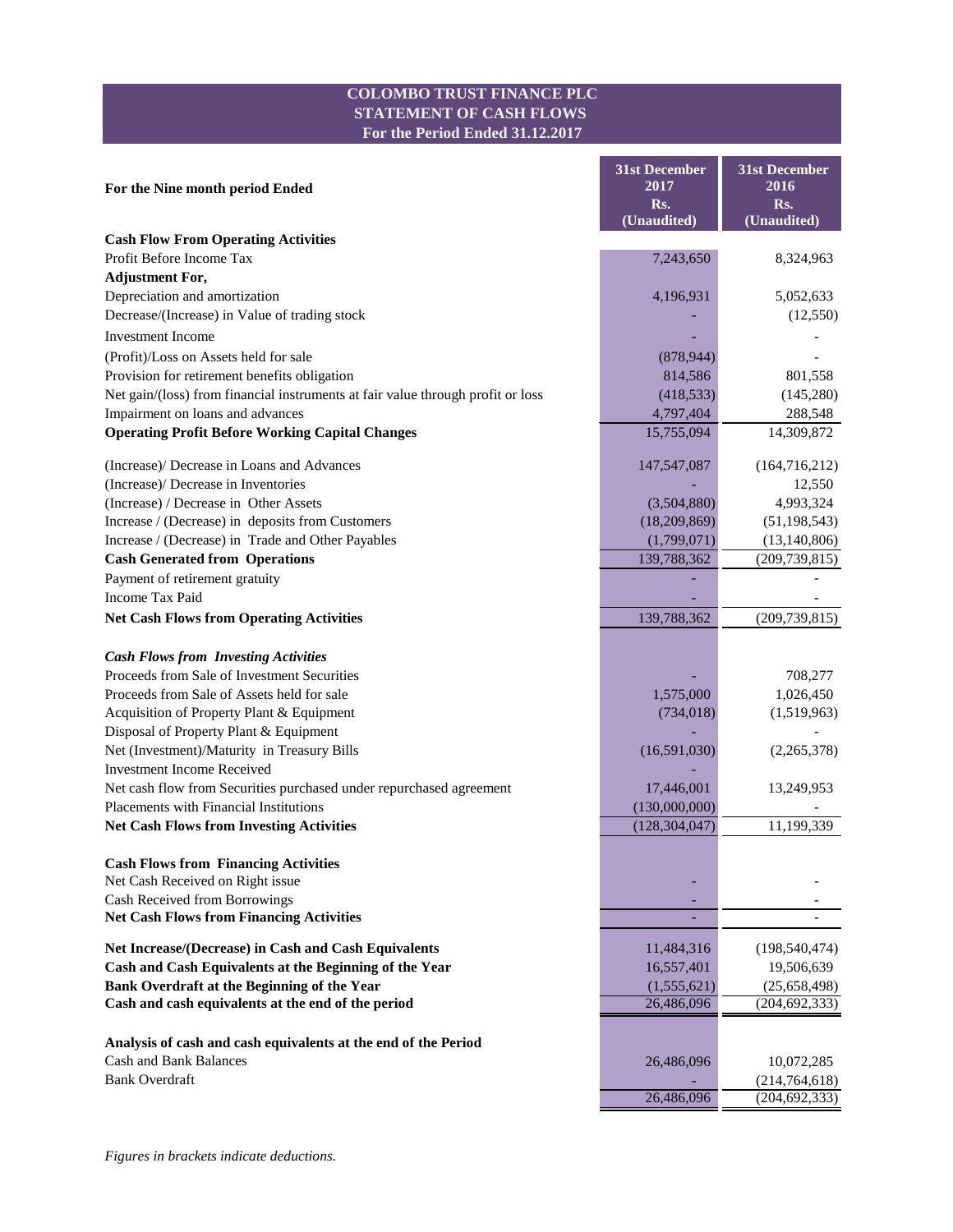#### **FINANCIAL REPORTING BY SEGMENT**

| For the Nine month ended<br><b>31st December</b>                             | Leasing & Hire purchase |             | <b>Margin Trading</b><br><b>Treasury/Investments</b> |             |             | <b>Revolving/Cheque</b><br>discounting & Factoring |               | <b>Other loan and advance</b> |             | <b>Unallocated</b> |                          | <b>Total</b>             |                |                |
|------------------------------------------------------------------------------|-------------------------|-------------|------------------------------------------------------|-------------|-------------|----------------------------------------------------|---------------|-------------------------------|-------------|--------------------|--------------------------|--------------------------|----------------|----------------|
|                                                                              | 2017<br>Rs.             | 2016<br>Rs. | 2017<br>Rs.                                          | 2016<br>Rs. | 2017<br>Rs. | 2016<br>Rs.                                        | 2017<br>Rs.   | 2016<br>Rs.                   | 2017<br>Rs. | 2016<br>Rs.        | 2017<br>Rs.              | 2016<br>Rs.              | 2017<br>Rs.    | 2016<br>Rs.    |
| Net interest income                                                          | 23,024,967              | 29,712,820  | (318, 315)                                           | 330,962     | 10,287,603  | 8,040,850                                          | 33,669,905    | 21,925,167                    | 15,115,562  | 11,016,568         |                          |                          | 81,779,723     | 71,026,367     |
| Net Fees and commission income                                               | 240,877                 | 641,337     | $\sim$                                               |             |             |                                                    |               | $\overline{\phantom{a}}$      | 867,021     | 360,849            | 331,844                  | 93,790                   | 1,439,742      | 1,095,976      |
| Other income                                                                 | 2,938,829               | 3,172,594   | 418,533                                              | 145,280     |             |                                                    | 362,217       | 284,524                       | 743,597     | 739,967            | 1,976,082                | 845,410                  | 6,439,258      | 5,187,775      |
| <b>Operating income by segment</b>                                           | 26,204,673              | 33,526,751  | 100,218                                              | 476,242     | 10,287,603  | 8,040,850                                          | 34,032,122    | 22,209,691                    | 16,726,180  | 12,117,384         | 2,307,926                | 939,200                  | 89,658,723     | 77,310,118     |
| Eliminations/ unallocated                                                    |                         |             |                                                      |             |             |                                                    |               |                               |             |                    |                          |                          |                |                |
| <b>Total Operating income</b>                                                | 26,204,673              | 33,526,751  | 100,218                                              | 476,242     | 10,287,603  | 8,040,850                                          | 34,032,122    | 22,209,691                    | 16,726,180  | 12,117,384         | 2,307,926                | 939,200                  | 89,658,723     | 77,310,118     |
| Credit loss expenses                                                         | 2,274,860               | (731, 373)  | $\blacksquare$                                       |             | 72,560      | (53, 877)                                          | (4,580,258)   | 66,652                        | (2,564,566) | 430,049            |                          | $\overline{\phantom{a}}$ | (4,797,404)    | (288, 549)     |
| Net operating income                                                         | 28,479,533              | 32,795,378  | 100,218                                              | 476,242     | 10,360,163  | 7,986,973                                          | 29,451,864    | 22,276,343                    | 14,161,614  | 12,547,433         | 2,307,926                | 939,200                  | 84,861,319     | 77,021,569     |
| Operating expenses                                                           | (6,707,930)             | (8,451,439) | (5,574,126)                                          | (2,181,961) | (3,170,227) | (4,346,955)                                        | (9,217,999)   | (8,239,336)                   | (4,249,158) | (4,381,001)        | $\sim$                   |                          | (28,919,442)   | (27,600,692)   |
| Depreciation & amortization                                                  | (973, 488)              | (1,547,136) | (808, 945)                                           | (399, 434)  | (460, 079)  | (795, 761)                                         | (1, 337, 761) | (1,508,308)                   | (616, 659)  | (801,994)          | $\sim$                   | $\sim$                   | (4,196,931)    | (5,052,633)    |
| <b>Segment result</b>                                                        | 20,798,115              | 22,796,803  | (6,282,853)                                          | (2,105,153) | 6,729,857   | 2,844,257                                          | 18,896,104    | 12,528,699                    | 9,295,797   | 7,364,438          | 2,307,926                | 939,200                  | 51,744,946     | 44,368,244     |
| Personnel expenses                                                           |                         |             |                                                      |             |             |                                                    |               |                               |             |                    |                          |                          | (37, 424, 903) | (32, 212, 486) |
| Profit/(Loss) from operations                                                |                         |             |                                                      |             |             |                                                    |               |                               |             |                    |                          |                          | 14,320,044     | 12,155,759     |
| VAT on Financial services                                                    |                         |             |                                                      |             |             |                                                    |               |                               |             |                    |                          |                          | (7,076,394)    | (3,830,796)    |
| Income tax (expense)/reversal                                                |                         |             |                                                      |             |             |                                                    |               |                               |             |                    |                          |                          | (5,462,053)    | (174, 073)     |
| Net profit/(loss) for the year, attributable to equity holders of the parent |                         |             |                                                      |             |             |                                                    |               |                               |             |                    |                          |                          | 1,781,596      | 8,150,890      |
| <b>Other information</b>                                                     |                         |             |                                                      |             |             |                                                    |               |                               |             |                    |                          |                          |                |                |
| Segment assets                                                               | 280,163,589             | 359,458,935 | 232,809,103                                          | 92,803,790  | 132,407,783 | 184,885,892                                        | 384,999,196   | 350, 437, 734                 | 177,470,451 | 186,333,963        | 70,958,347               | 78,571,251               | 1,278,808,469  | 1,252,491,565  |
| Total assets                                                                 | 280,163,589             | 359,458,935 | 232,809,103                                          | 92,803,790  | 132,407,783 | 184,885,892                                        | 384,999,196   | 350, 437, 734                 | 177,470,451 | 186,333,963        | 70,958,347               | 78,571,251               | 1,278,808,469  | 1,252,491,565  |
| Segment liabilities                                                          | 192,483,485             | 245,574,049 | 159,949,077                                          | 63,401,408  | 90,969,392  | 126,309,775                                        | 264,509,700   | 239,410,973                   | 121,929,231 | 127,299,063        |                          |                          | 829,840,884    | 801,995,267    |
| <b>Total liabilities</b>                                                     | 192,483,485             | 245,574,049 | 159,949,077                                          | 63,401,408  | 90,969,392  | 126,309,775                                        | 264,509,700   | 239,410,973                   | 121,929,231 | 127,299,063        | $\overline{\phantom{a}}$ | $\overline{\phantom{a}}$ | 829,840,884    | 801,995,267    |

| 177.470.451 | 186,333 |
|-------------|---------|
| 177.470.451 | 186,333 |
|             |         |
| 121,929,231 | 127,299 |
| 121,929,231 | 127,299 |
|             |         |

### **COLOMBO TRUST FINANCE PLC FINANCIAL REPORTING BY SEGMENT For the Period ended 31.12.2017**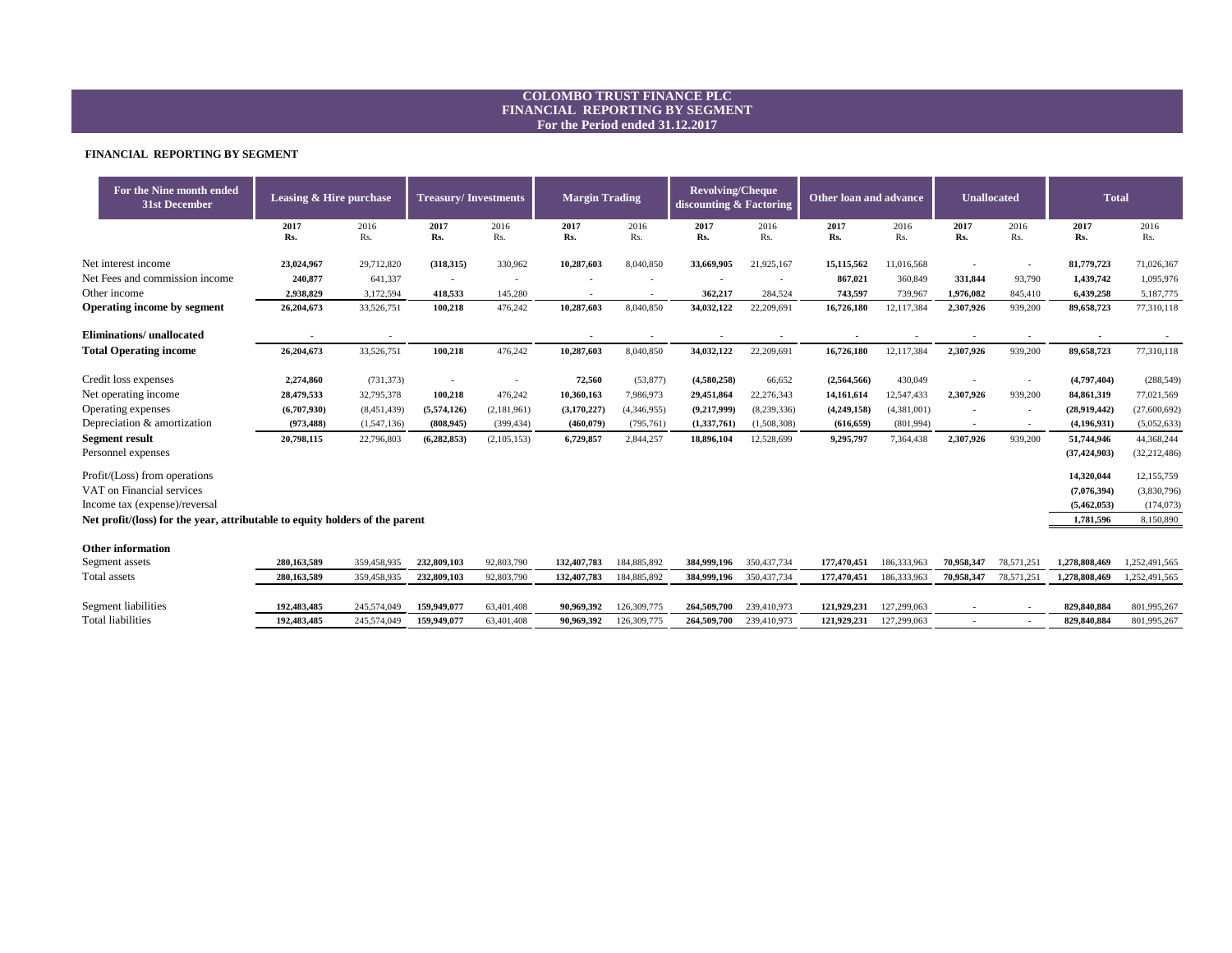#### *COLOMBO TRUST FINANCE PLC Notes to the financial statements*

## INFORMATION ON ORDINARY SHARES OF THE COMPANY

#### **Market Price Per Share**

Market Prices per ordinary share for the quarter ended 31st December 2017 were as follows;

|                          | Rs.   |
|--------------------------|-------|
| <b>Highest Price</b>     | 28.40 |
| <b>Lowest Price</b>      | 22.00 |
| <b>Last Traded Price</b> | 23.00 |

#### SHAREHOLDERS' INFORMATION

#### **Twenty Largest Shareholders as at 31.12.2017**

|                |                                                        | <b>No of Shares</b> | $%$ of<br><b>Holding</b> |
|----------------|--------------------------------------------------------|---------------------|--------------------------|
| 1              | Dialog Axiata PLC                                      | 45,993,629          | 98.87%                   |
| $\overline{2}$ | <b>Bishop of Ratnapura</b>                             | 29,808              | 0.06%                    |
| 3              | Seylan Bank PLC/S R Fernando                           | 20,000              | 0.04%                    |
| $\overline{4}$ | Merchant Bank of Sri Lanka & Finance PLC/ M N M Safraz | 15,000              | 0.03%                    |
| $\overline{4}$ | Miss. K R Perera                                       | 15,000              | 0.03%                    |
| 6              | Mr. S L Paranamanage                                   | 13,700              | 0.03%                    |
| 7              | Mr. G K Fonseka                                        | 13,201              | 0.03%                    |
| 8              | Mr. K Nandasiri/ Mr. T B Ratna Sujeewa                 | 12,000              | 0.03%                    |
| 8              | Mr. R L G Fernando                                     | 12,000              | 0.03%                    |
| 10             | Mr. O W D Yasapala                                     | 11,000              | 0.02%                    |
| 11             | Seylan Bank Limited/Ruwan Prasanna Sugathadasa         | 10,000              | 0.02%                    |
| 11             | Mr. H V S M Navaratne                                  | 10,000              | 0.02%                    |
| 11             | Mr. T Nagarajan                                        | 10,000              | 0.02%                    |
| 11             | Mr. B C N Mendis                                       | 10,000              | 0.02%                    |
| 11             | Mr. B C V Mendis                                       | 10,000              | 0.02%                    |
| 16             | Mr. T D Mahaliyana                                     | 9,940               | 0.02%                    |
| 17             | Miss. B G A Nilmini                                    | 9,800               | 0.02%                    |
| 18             | Mrs. J M R Kusumanjalee                                | 7,940               | 0.02%                    |
| 19             | Mr. M M C A P Wijesekara/ Mrs. M D P T Wijesekara      | 6,600               | 0.01%                    |
| 20             | Mrs. H I C Basthiyan Koralage                          | 6,500               | 0.01%                    |
|                |                                                        | 46,226,118          | 99.37%                   |
|                | Others                                                 | 293,125             | 0.63%                    |
|                | <b>Total</b>                                           | 46,519,243          | 100.00%                  |